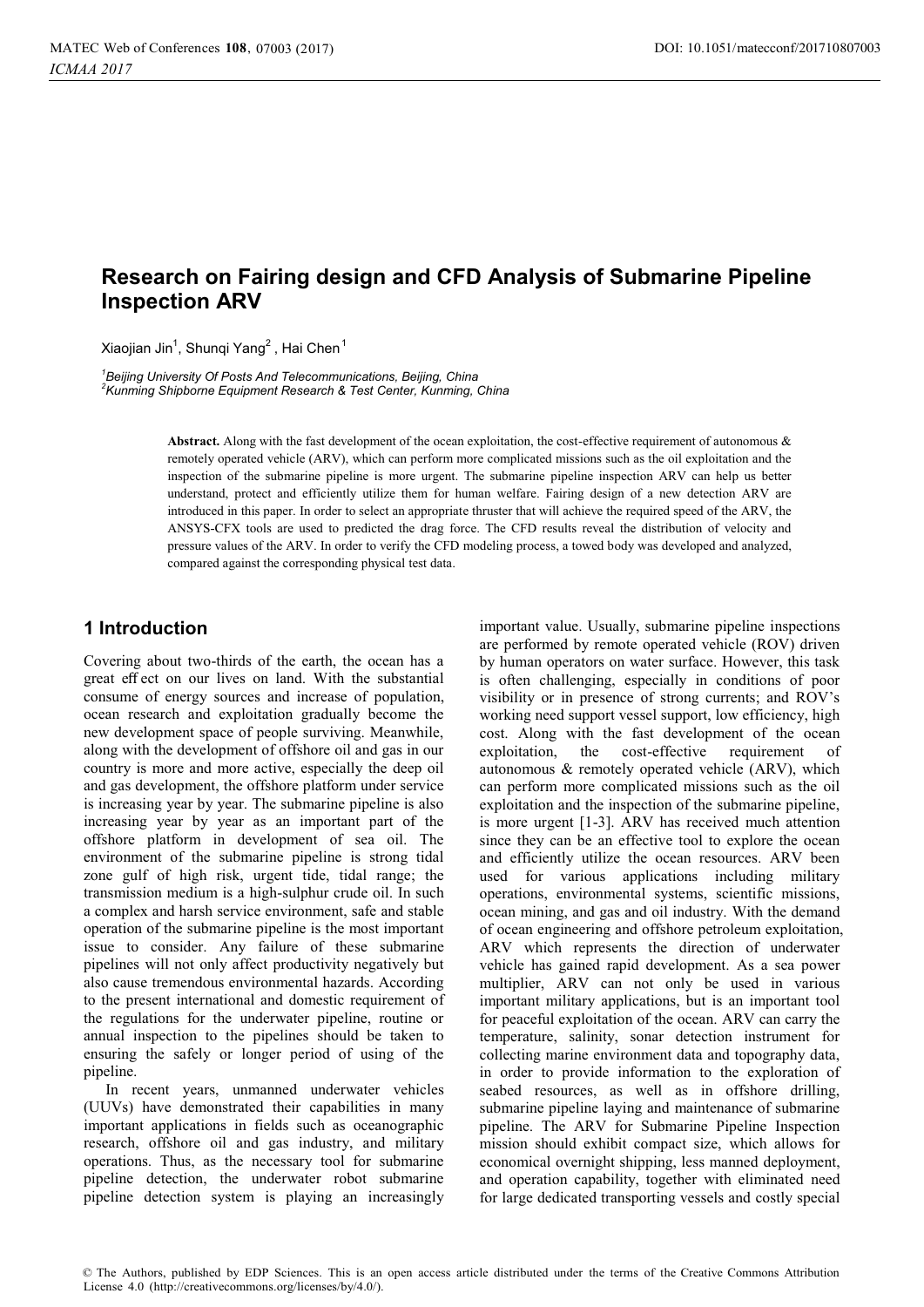handling equipment. So ARV has been widely applied as an important component of ocean high-tech. The submarine pipeline inspection ARV cruises in the fixed date, which can independently find and track pipeline on the seabed. It not only can observe the state of pipeline and the circumstance near the pipeline, but also can warn the coming fault. Thus, the most effective way to ensure safe and efficient operation for the long-distance submarine pipeline is to perform periodic inspects for them by ARV. [4]

The submarine pipeline inspection ARV for oil industry has been developed and its design evaluated by CFD an analysis such as a resistance test. The development of commercial codes for CFD analysis now make it possible to predict drag and propulsion performance of an underwater robot without using a physical model test basin [5]. There are many efforts at predicting drag forces of underwater vehicles by CFD analysis and validating CFD simulation methods in design processes [6-7]. CFD simulations are also compared with in-service data for the self-propelled performance of an Autonomous Underwater Vehicle [8]. The present paper focuses on design issues with fairing of the ARV. A CFD analysis was first used to conduct the resistance test necessary to predict the total drag force for selecting an appropriate thruster that will achieve the required speed of the ARV. In order to verify the CFD modelling process, a model of a towed body was developed and analysed and compared against the corresponding physical test data.

The rest of this paper is organized as follows. Section 2 provides the mechanical design for submarine pipeline inspection ARV with 300 meters depth. The fairing design for ARV in Section 3. The CFD Setup for Predicting the ARV drag force is presented in Section 4. Section 5 presents some CFD Analysis results. Some conclusions are given in Section6.

## **2 Mechanical design for submarine pipeline inspection ARV**

Mechanical systems that have excellent environmental resistance are needed. An underwater robot's mechanical structure can be divided into three functional subsystems: frame, pressure vessel, and fairing. A fairing that covers all or parts of an underwater robot offers some advantages, such as an aesthetically pleasing exterior, a decreased drag force, and protection. A fairing is desirable for ARV, due to limited on-board power sources for required hydrodynamic performance. The ARV, shown in Figure 1, was designed as a flat shape with hydrodynamic contour to keep stable and reduce the drag force on the body in the horizontal direction and designed for a maximum operating depth of up to 300 m, is composed of an titanium alloy frame that supports two cylinder-shaped hulls of 0.3 m in diameter and engineering plastic fairing skin in the outside cover. This design offers a good hydrodynamic performance and a large space for housing the equipment while maintaining a compact size that allows us to operate the vehicle from conventional ships.



**Figure 1.** Assembly of the ARV

The ARV measures 2.8m in length, 1.3m width and 0.42m in height. The design speed for the initial design of the ARV is 2knots and the maximum speed is 6knot.

The ARV frame is made of TiAl6v4 titanium alloy and is composed of one I-shaped pillar screwed to three U-shaped profiles that serve as backbone to each one of the three cylinder-shaped hulls. The ARV pressure vessel is made of hard anodized 6082-T6 aluminium alloy and contains two cylindrical pressure housings which contain mainly the control electronics and battery cluster. The ARV flotation modules in between skin and pressure vessel, made of an epoxy composite foam with a density of 270  $\text{kg/m}^3$ , are placed on the top part of the vehicle. Their principal mission is to make the vehicle almost neutrally buoyant.

## **3 Fairing design**

The frame, pressure vessel and flotation modules that compose the ARV vehicle are covered with a thermoformed ABS plastic skin whose streamlined shape is based on the Myring hull profile equations [9]. The ARV fairing skin provides protection to the sensible equipment and reduces the drag of the vehicle. The flow curve can be formulated as follows:

$$
y = (x - f) \cdot \sqrt{L_1 \cdot X - X^2} \cdot D/(2 \cdot k) \tag{1}
$$

Where, *D* is height of ARV. And the flow calculation plot is given in Figure 2.



**Figure2.** Flow curve of the ARV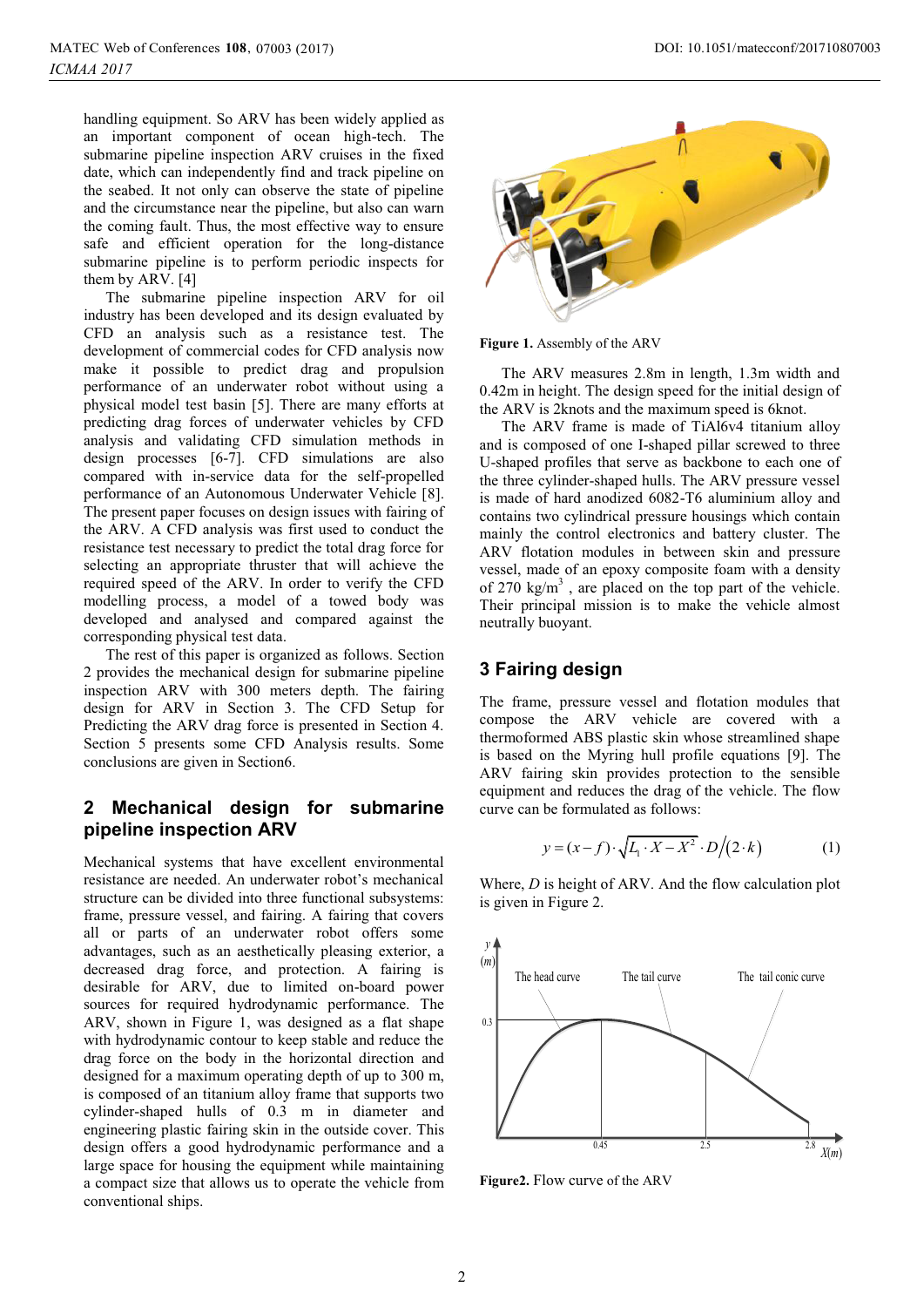## **4 CFD Setup for Predicting the ARV drag force**

The fluid flow around the ARV has been modeled using the commercial CFD analysis code ANSYS-CFX 14.0. For these calculations, the fluid's motion is modeled using the incompressible, isothermal Reynolds-averaged-Navier-Stokes (RANS) equations in order to determine the Cartesian flow field and pressure of the water around the ARV body. The equations consist of a general solution of the ensemble-averaged, steady-state, three dimensional Navier - Stokes equations, where the k- $\varepsilon$ turbulence model (k is turbulence kinetic energy and ε is viscous dissipation rate) has been used to close the system of equations.

The continuity equation is given

$$
\frac{\partial \overline{u_i}}{\partial x_i} = 0 \tag{2}
$$

The c momentum equation is given

$$
\rho \frac{\partial \overline{u_i}}{\partial t} + \rho \overline{u_j} \frac{\partial \overline{u_i}}{\partial x_j} = \rho \overline{F_i} - \frac{\partial \overline{p}}{\partial x_i} + \frac{\partial}{\partial x_j} (\mu \frac{\partial \overline{u_i}}{\partial x_j} - \rho \overline{u_i' u_j})
$$
(3)

The intensity of turbulence *k* equation is given

$$
\frac{\partial}{\partial t}(\rho k) + \frac{\partial}{\partial x_i}(\rho k u_i) = \frac{\partial}{\partial x_j} \left[ \left( \mu + \frac{\mu_i}{\sigma_k} \right) \frac{\partial k}{\partial x_j} \right] + G_k - \rho \varepsilon \tag{4}
$$

The turbulent dissipation *ε* equation is given

$$
\frac{\partial}{\partial t}(\rho \varepsilon) + \frac{\partial}{\partial x_i}(\rho \varepsilon u_i) = \frac{\partial}{\partial x_j} \left[ \left( \mu + \frac{\mu_i}{\sigma_{\varepsilon}} \right) \frac{\partial \varepsilon}{\partial x_j} \right] + G_{1\varepsilon} \frac{\varepsilon}{k} G_k - G_{2\varepsilon} \rho \frac{\varepsilon^2}{k} - R_{\varepsilon}
$$
\n(5)

where,

$$
\mu_t = \rho C_\mu \frac{k^2}{\varepsilon} \tag{6}
$$

$$
G_k = -\rho \overline{u'_i u'}_j \frac{\partial \overline{u_i}}{\partial x_j} \tag{7}
$$

$$
R_{\varepsilon} = \frac{C_{\mu}\rho\eta^{3}(1-\eta/\eta_{0})}{1+\beta\eta^{3}}\frac{\varepsilon^{2}}{k}
$$
 (8)

$$
\eta = Sk/\varepsilon \tag{9}
$$

and  $\eta_0 = 4.48$ ,  $\beta = 0.013$ ,  $C_{1s} = 1.45$ ,  $C_{2s} = 0.0845$ ,  $\sigma_k = 1.0$ ,  $\sigma_s = 1.3$ .

The plane mesh of the domain is shown in Figure 3. The length of the domain is 7 times longer than the ARV body and width and height are 6 times longer. The length of the tank was made long enough to allow the wake from the ARV body to be observed and the width and height of the tank are also long enough to reduce the wall effect. The meshing operation was performed using ICEM CFD as shown in Figure 4. Layered (5 layers) meshes were used for generating the boundary layer elements around the ARV body while unstructured (Tetrahedral) meshes were employed for the region far

from the body as they are not suitable to resolve the boundary layers adjacent to a solid body [10]. The specifications for the pre-processing stage in CFX as shown in Figure 5-10, including the mesh generation, are summarized in Table 1.

**Table 1** Principal conditions employed in the CFD analysis

| Water tank size               | $19.6m \times 7.2 \times 2.5m$        |
|-------------------------------|---------------------------------------|
| Turbulence model              | $k-\epsilon$ (Scalable wall function) |
| No. of the inflation layer    | 5                                     |
| Total no. of elements (nodes) | 320210 (63144)                        |
| No. of Tetrahedral elements   | 320210                                |



**Figure 3.** Review of the meshing results for ARV



**Figure 4.** Pre-processing results for ARV

#### **5 CFD Analysis results**

A mesh convergence study was performed at the design speed (3knots), and the results are displayed in Table 2. It was observed that once the number of cells for the case is reached the size of the reference, the variation in the total drag force (RT) was small considering the significant changes made to the simulation. The reference mesh size for the case was therefore considered to be of sufficient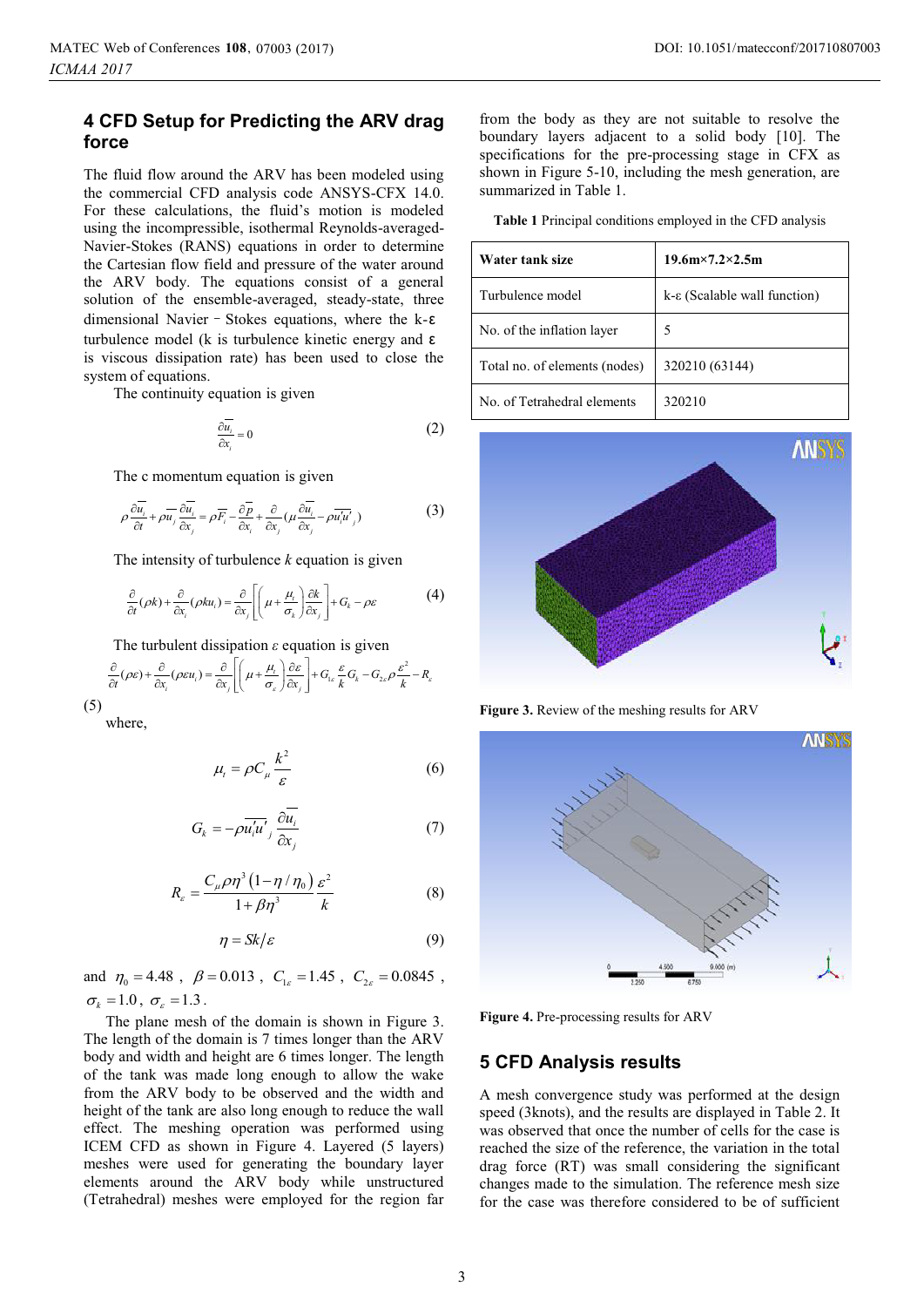accuracy. The total drag force (RT) of the ARV body is obtained directly from the CFD analysis and shown in Table 3. Figure 5-10 shows velocity and pressure distribution at the lowest speed (1 knot), design speed (3knots) and highest speed (5knots) in this simulation test. In order to verify the CFD modeling method, a towed body was simulated and compared against the corresponding physical test data. It is found obviously that the calculation error between the simulation and the experimental results is less than 20%. Thus the model is validated.

| <b>Table 2</b> Result of convergence study with ARV CFD model |
|---------------------------------------------------------------|
| at the design speed                                           |

| Case                     | <b>Number of cells Total</b> | Drag Force (3kn) |
|--------------------------|------------------------------|------------------|
| Reference                | 320210                       | $114$ [N]        |
| Reduced<br>mesh size-1   | 91852                        | 232 [N]          |
| Reduced<br>mesh size-2   | 215585                       | $129$ [N]        |
| Increased<br>mesh size-1 | 1125787                      | 88 [N]           |







**Figure 6.** Pressure distribution at 1kn



**Figure 7.** Velocity distribution at 3kn



**Figure 8.** Pressure distribution at 3kn



**Figure 9.** Velocity distribution at 6kn